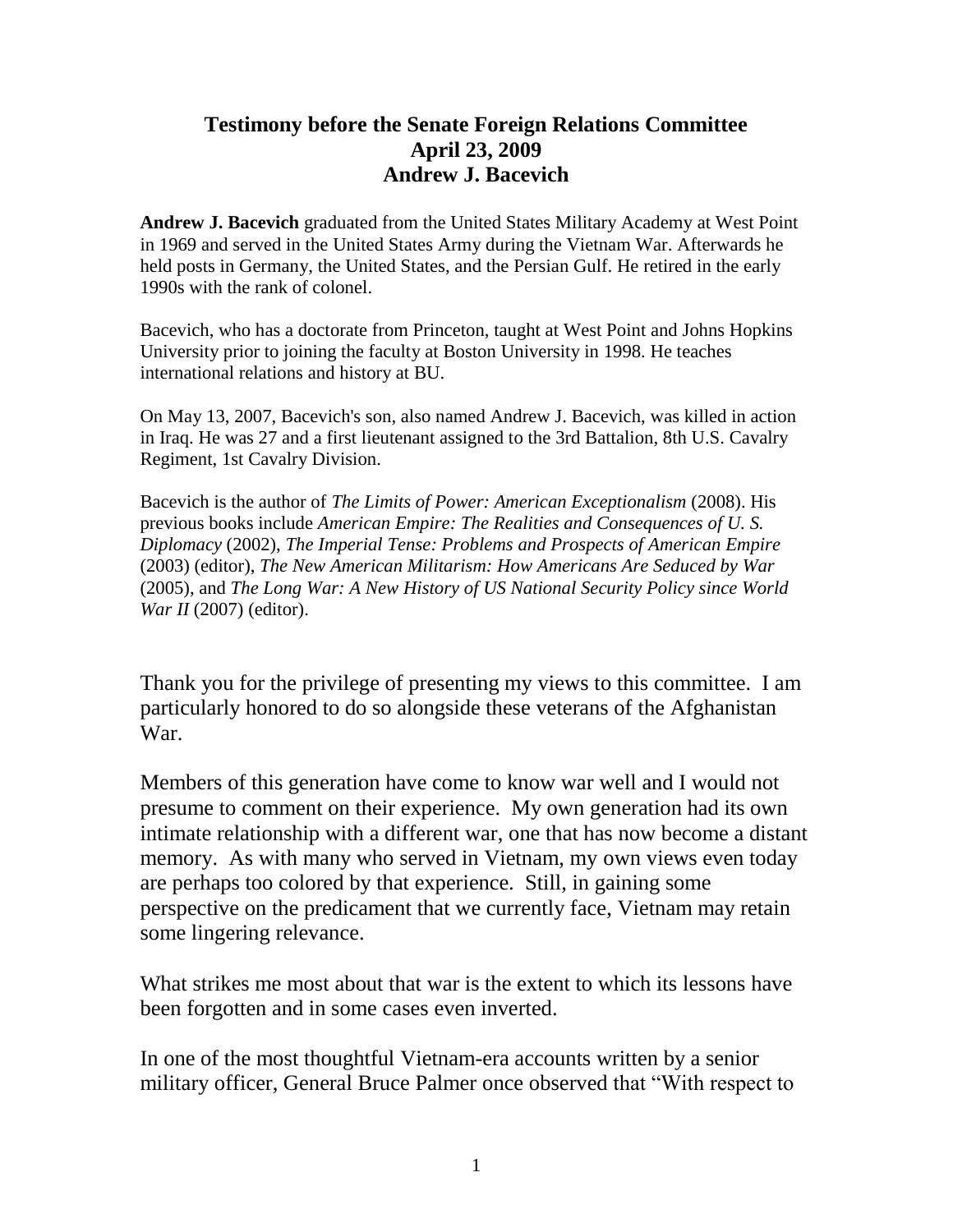Vietnam, our leaders should have known that the American people would not stand still for a protracted war of an indeterminate nature with no foreseeable end to the U. S. commitment."

General Palmer thereby distilled into a single sentence the central lesson of Vietnam: to embark upon an open-ended war lacking clearly defined and achievable objectives was to forfeit public support, thereby courting disaster. The implications were clear: never again.

General Palmer's book, which he titled *The Twenty-Five Year War,*  appeared in 1984. Today, exactly twenty-five years later we once again find ourselves mired in a "protracted war of an indeterminate nature with no foreseeable end to the U. S. commitment."

How did this happen?

In the wake of Vietnam, the United States military set out to develop a new way of war intended to preclude any recurrence of protracted, indeterminate conflict. The expectation was that by emphasizing technology and superior skill U. S. forces would achieve victory quickly and at acceptable costs, thereby protecting themselves from the possibility of public abandonment. In 1991 Operation Desert Storm seemingly validated this new paradigm.

Yet events since 9/11, in both Iraq and Afghanistan, have now demolished such expectations. Once again, as in Vietnam, the enemy calls the tune, obliging us to fight on his terms. Decision has become elusive. As fighting drags on, its purpose becomes increasingly difficult to discern.

American soldiers are now said to face the prospect of perpetual conflict. We find ourselves in the midst of what the Pentagon calls "The Long War," a conflict global in scope (if largely concentrated in the Greater Middle East) and expected to last even longer than General Palmer's "Twenty-Five Year War."

To apply to the Long War the plaintive query that General David Petraeus once posed with regard to Iraq – "Tell me how this ends" – the answer is clear: no one has the foggiest idea. War has become like the changing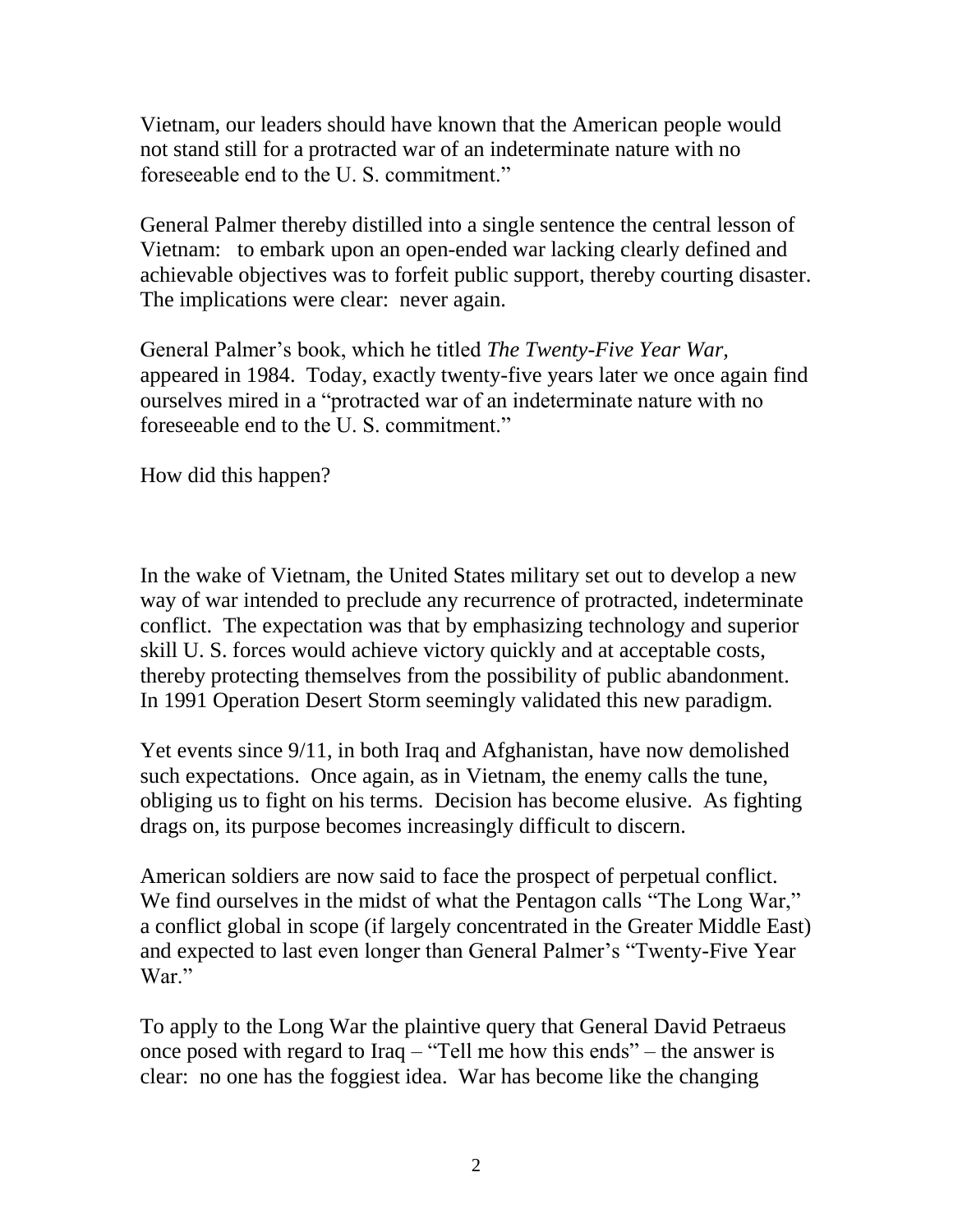phases of the moon: it's part of everyday existence. For American soldiers there is quite literally no end in sight.

Yet there is one notable difference between today and day thirty-eight years ago when the chairman of this committee testified against the then seemingly endless war in Vietnam. At that time, when the young John Kerry spoke, many of his contemporaries had angrily turned against their generation's war. Today, most of the contemporaries of those fighting in Iraq and Afghanistan have simply tuned out the Long War. The predominant mood of the country is not one of anger or anxiety, but of dull acceptance.

In other words, Americans today do appear willing to "stand still" when considering the prospect of endless war. There are many explanations for why Americans are so disengaged from the Long War, but the most important, in my view, is that few of us have any personal stake in that conflict.

When the citizen-soldier tradition collapsed under the weight of Vietnam, the post-Vietnam military rebuilt itself as a professional force. The creation of this all-volunteer military was widely hailed as a great success. Only now are we beginning to glimpse its shortcomings, chief among them the fact that it exists at some remove from American society. Americans today profess to "support the troops" but that support is a mile wide and an inch deep. It rarely translates into serious public concern for whether the troops are being used wisely or well.

The upshot is that with the eighth anniversary of the Long War now approaching, fundamental questions about this enterprise continue to be ignored.

My purpose today is to suggest that the members of this committee have a profound duty to take those questions on.

In his testimony before this committee, the young John Kerry famously – or infamously, in the eyes of some – asked: "How do you ask a man to be the last man to die for a mistake?"

What exactly was that mistake? Well, there were many, but the most fundamental lay in President Johnson's erroneous conviction that the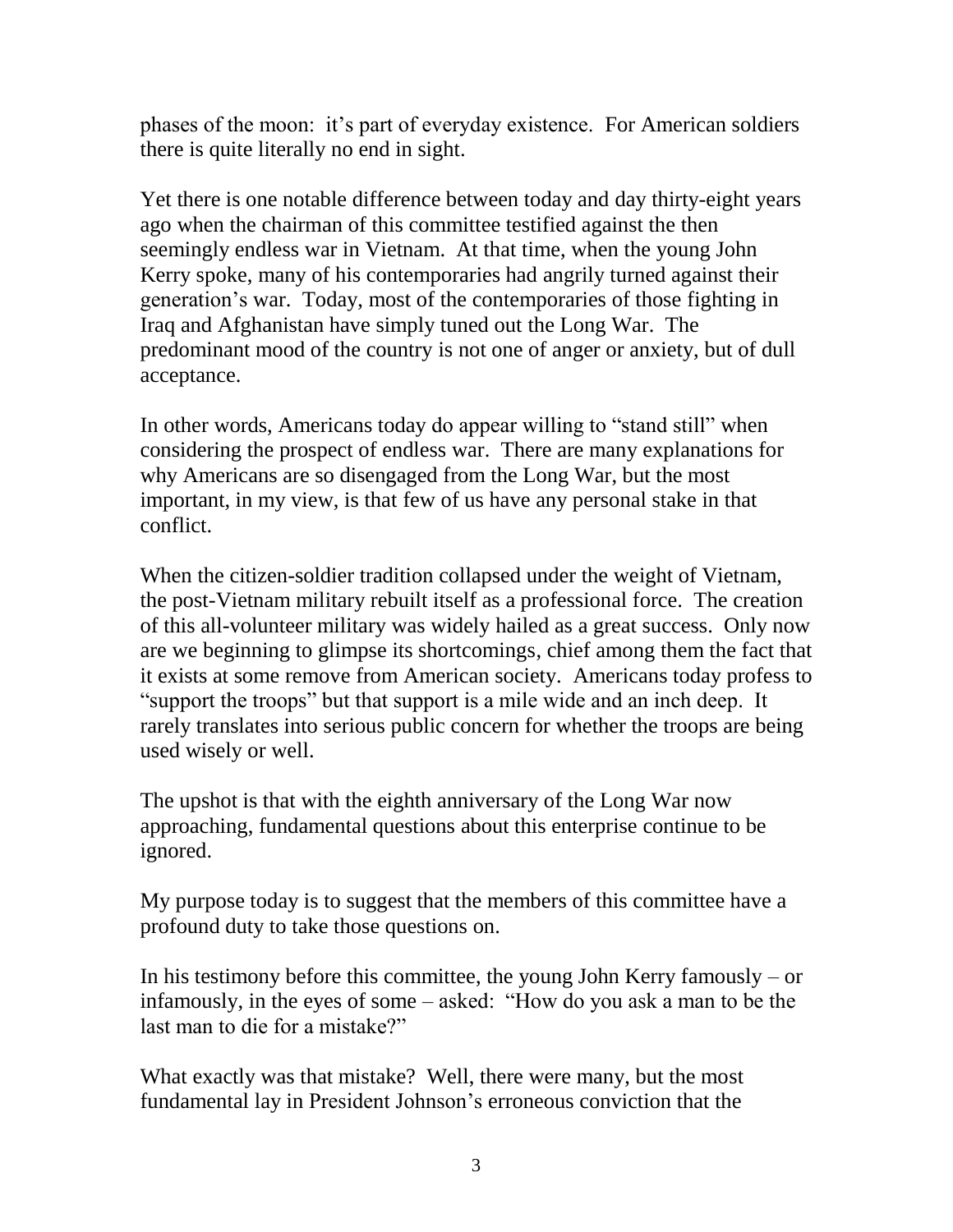Republic of Vietnam constituted a vital U. S. security interest and that ensuring that country's survival required direct U. S. military intervention.

Johnson erred in his estimation of South Vietnam's importance. He compounded that error with a tragic failure of imagination, persuading himself that there existed no alternative to a massive U. S. troop commitment and that once in there was no way out.

My own view is that we are in our own day are repeating LBJ's errors. Recall that in his testimony before this committee, speaking on behalf of other antiwar veterans, the young John Kerry derisively remarked that "we are probably angriest about all that we were told about Vietnam and about the mystical war against communism."

The mystical war against communism finds its counterpart in the mystical war on terrorism. As in the 1960s so too today: mystification breeds misunderstanding and misjudgment. It prevents us from seeing things as they are.

As a direct result, it leads us to exaggerate the importance of places like Afghanistan and indeed to exaggerate the jihadist threat, which falls well short of being existential. It induces flights of fancy, so that, for example, otherwise sensible people conjure up visions of providing clean water, functioning schools, and good governance to Afghanistan's 40,000 villages, with expectations of thereby winning Afghan hearts and minds. It causes people to ignore considerations of cost. With the Long War already this nation's second most expensive conflict, trailing only World War II, and with the federal government projecting trillion dollar deficits for years to come, how much can we afford and where is the money coming from?

For political reasons the Obama administration may have banished the phrase Global War on Terror, yet even today the conviction persists that the United States is called upon to dominate or liberate or transform the Greater Middle East. Methods may be shifting, with the emphasis on pacification giving way to militarized nation-building. Priorities may be changing, Af-Pak now supplanting Iraq as the main effort. Yet by whatever name the larger enterprise continues. The president who vows to "change the way Washington works" has not yet exhibited the imagination needed to conceive of an alternative to the project that his predecessor began.